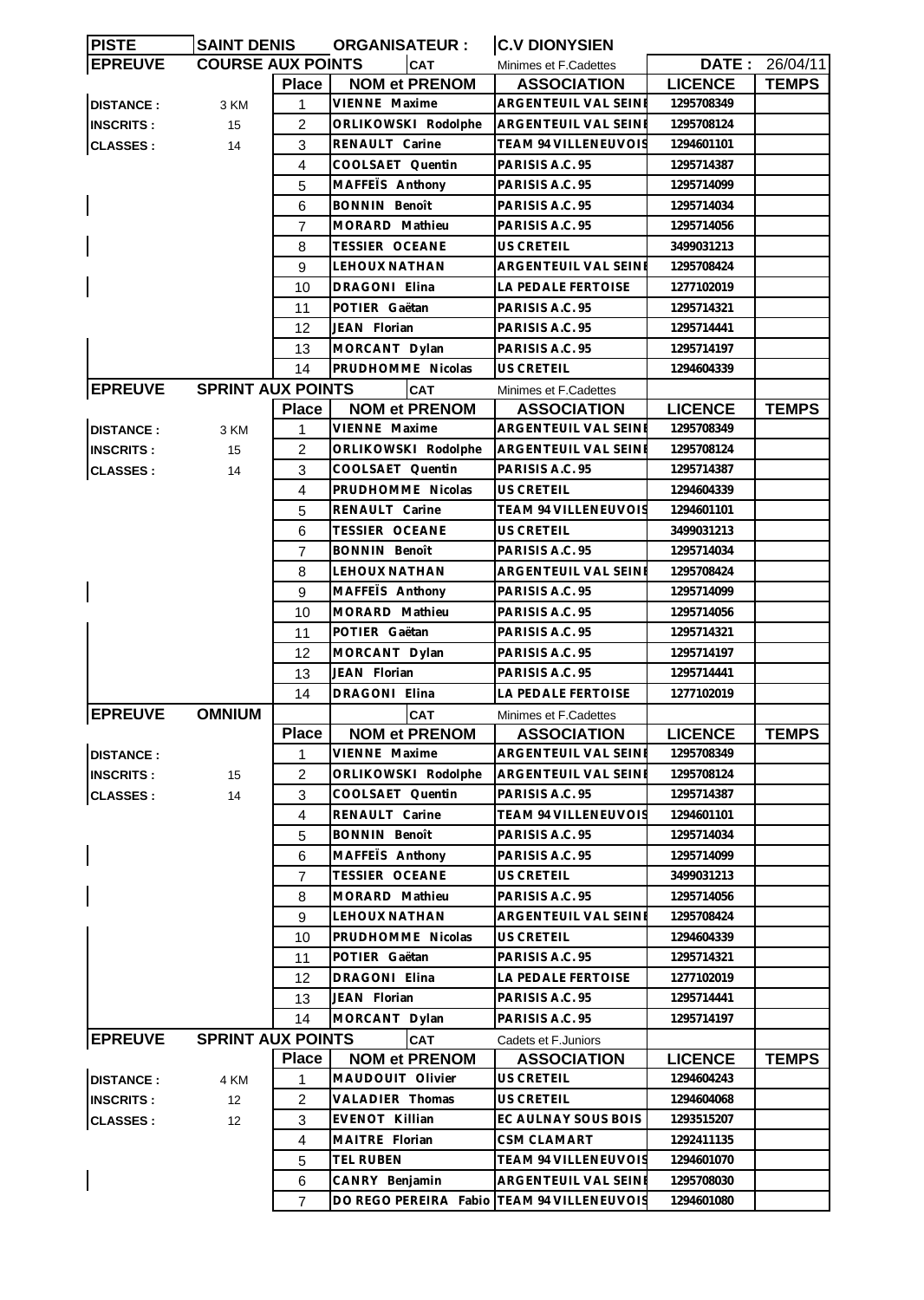|                  |                    | 8              | VERRIER Franck                          | TEAM 94 VILLENEUVOIS                            | 1294601020               |              |
|------------------|--------------------|----------------|-----------------------------------------|-------------------------------------------------|--------------------------|--------------|
|                  |                    | 9              | <b>HATIL Ruben</b>                      | <b>US CRETEIL</b>                               | 1294604295               |              |
|                  |                    | 10             | RODRIGUES Thomas                        | CV DIONYSIEN                                    | 1293506123               |              |
|                  |                    | 11             | GALAN Tymothé                           | ARGENTEUIL VAL SEINE                            | 1295708180               |              |
|                  |                    | 12             | POLMONT Estelle                         | <b>CSM PUTEAUX</b>                              | 1292401217               |              |
| <b>EPREUVE</b>   | <b>SCRATCH</b>     |                | <b>CAT</b>                              | Cadets et F. Juniors                            |                          |              |
|                  |                    | <b>Place</b>   | <b>NOM et PRENOM</b>                    | <b>ASSOCIATION</b>                              | <b>LICENCE</b>           | <b>TEMPS</b> |
| <b>DISTANCE:</b> | 5 KM               | 1              | VALADIER Thomas                         | US CRETEIL                                      | 1294604068               |              |
| <b>INSCRITS:</b> | 12                 | 2              | MAUDOUIT Olivier                        | <b>US CRETEIL</b>                               | 1294604243               |              |
| <b>CLASSES:</b>  | 12                 | 3              | DO REGO PEREIRA Fabio                   | <b>TEAM 94 VILLENEUVOIS</b>                     | 1294601080               |              |
|                  |                    | $\overline{4}$ | <b>EVENOT Killian</b>                   | EC AULNAY SOUS BOIS                             | 1293515207               |              |
|                  |                    | 5              | MAITRE Florian                          | CSM CLAMART                                     | 1292411135               |              |
|                  |                    | 6              | GALAN Tymothé                           | ARGENTEUIL VAL SEINE                            | 1295708180               |              |
|                  |                    | 7              | <b>TEL RUBEN</b>                        | TEAM 94 VILLENEUVOIS                            | 1294601070               |              |
|                  |                    | 8              | VERRIER Franck                          | TEAM 94 VILLENEUVOIS                            | 1294601020               |              |
|                  |                    | 9              | <b>HATIL Ruben</b>                      | US CRETEIL                                      | 1294604295               |              |
|                  |                    | 10             | RODRIGUES Thomas                        | CV DIONYSIEN                                    | 1293506123               |              |
|                  |                    | 11             | CANRY Benjamin                          | ARGENTEUIL VAL SEINI                            | 1295708030               |              |
|                  |                    | 12             | POLMONT Estelle                         | CSM PUTEAUX                                     | 1292401217               |              |
| <b>EPREUVE</b>   | <b>OMNIUM</b>      |                | <b>CAT</b>                              | Cadets et F.Juniors                             |                          |              |
|                  |                    | <b>Place</b>   | <b>NOM et PRENOM</b>                    | <b>ASSOCIATION</b>                              | <b>LICENCE</b>           | <b>TEMPS</b> |
| <b>DISTANCE:</b> |                    | 1              | MAUDOUIT Olivier                        | US CRETEIL                                      | 1294604243               |              |
| <b>INSCRITS:</b> | 12                 | 2              | VALADIER Thomas                         | <b>US CRETEIL</b>                               | 1294604068               |              |
| <b>CLASSES:</b>  | 12                 | 3              | EVENOT Killian                          | EC AULNAY SOUS BOIS                             | 1293515207               |              |
|                  |                    | 4              | MAITRE Florian                          | CSM CLAMART                                     | 1292411135               |              |
|                  |                    | 5              | DO REGO PEREIRA Fabio                   | TEAM 94 VILLENEUVOIS                            | 1294601080               |              |
|                  |                    | 6              | <b>TEL RUBEN</b>                        | TEAM 94 VILLENEUVOIS                            | 1294601070               |              |
|                  |                    | 7              | VERRIER Franck                          | TEAM 94 VILLENEUVOIS                            | 1294601020               |              |
|                  |                    | 8              | GALAN Tymothé                           | ARGENTEUIL VAL SEINE                            | 1295708180               |              |
|                  |                    | 9              | CANRY Benjamin                          | ARGENTEUIL VAL SEINE                            | 1295708030               |              |
|                  |                    | 10             | HATIL Ruben                             | US CRETEIL                                      | 1294604295               |              |
|                  |                    | 11             | RODRIGUES Thomas                        | CV DIONYSIEN                                    | 1293506123               |              |
|                  |                    |                | POLMONT Estelle                         | <b>CSM PUTEAUX</b>                              | 1292401217               |              |
|                  |                    | 12             |                                         |                                                 |                          |              |
| <b>EPREUVE</b>   | <b>AMERICAINE</b>  |                | <b>CAT</b>                              | Séniors et Juniors                              |                          |              |
|                  |                    | <b>Place</b>   | <b>NOM et PRENOM</b>                    | <b>ASSOCIATION</b>                              | <b>LICENCE</b>           | <b>TEMPS</b> |
| <b>DISTANCE:</b> | 25 KM              | 1              | <b>BLANCHON Luc</b>                     | ARGENTEUIL VAL SEINE                            | 1295708143               |              |
| <b>INSCRITS:</b> | 28                 | 1              | MAFFETS Dany                            | ARGENTEUIL VAL SEINE                            | 1295708428               |              |
| <b>CLASSES:</b>  | 12                 | 2              | DERIAUX Florian                         | <b>BLOIS CAC 41</b>                             | 1841276092               |              |
|                  |                    | 2              | SAURET JAYSON                           | <b>TEAM 94 VILLENEUVOIS</b>                     | 1294601008               |              |
|                  |                    | 3              | DRAGONI VINCENT                         | AS CORBEIL ESSONNES                             | 1291302334               |              |
|                  |                    | 3              | COMBAUD ROMAIN                          | CSA DES LOGES                                   | 1278218030               |              |
|                  |                    | 4              | SALIBUR RUDY                            | TEAM 94 VILLENEUVOIS                            | 3097159028               |              |
|                  |                    | 4              | <b>VERRIER JOSEPH</b>                   | TEAM 94 VILLENEUVOIS                            | 1294601022               |              |
|                  |                    | 5              | LOUCHE Enzo                             | EC MONTGERON VIGNE                              | 1291307125               |              |
|                  |                    | 5              | <b>BARE Anthony</b>                     | EC MONTGERON VIGNE                              | 1291307252               |              |
|                  |                    | 6              | MAITRE Cyril                            | CSM CLAMART                                     | 1292411163               |              |
|                  |                    | 6              | LARCHE Benoît                           | ARGENTEUIL VAL SEINE                            | 1295708264               |              |
| <b>EPREUVE</b>   | <b>ELIMINATION</b> |                | <b>CAT</b>                              | Séniors et Juniors                              |                          |              |
|                  |                    | <b>Place</b>   | <b>NOM et PRENOM</b>                    | <b>ASSOCIATION</b>                              | <b>LICENCE</b>           | <b>TEMPS</b> |
| <b>DISTANCE:</b> |                    | 1              | <b>BERTRAND Pierre</b>                  | PEDALE COMBS LA VILL                            | 1277104072               |              |
| <b>INSCRITS:</b> | 33                 | $\overline{2}$ | VICTOR Yoann                            | OLYMPIQUE C.V.O.                                | 1295712343               |              |
| <b>CLASSES:</b>  | 24                 | 3              | LEPAIN Sébastien                        | CSM PUTEAUX                                     | 1292401270               |              |
|                  |                    | $\overline{4}$ | DAGORNE Maël                            | <b>US CRETEIL</b>                               | 1294604201               |              |
|                  |                    | 5              | PRUDHOMME Alexandre                     | US CRETEIL                                      | 1294604340               |              |
|                  |                    | 6              | TESSIER JASON                           | US CRETEIL                                      | 3499038028               |              |
|                  |                    | $\overline{7}$ | COMBAUD ROMAIN                          | CSA DES LOGES                                   | 1278218030               |              |
|                  |                    | 8<br>9         | LAVOREL Stéphane<br><b>SALIBUR RUDY</b> | OLYMPIQUE C.V.O.<br><b>TEAM 94 VILLENEUVOIS</b> | 1295712340<br>3097159028 |              |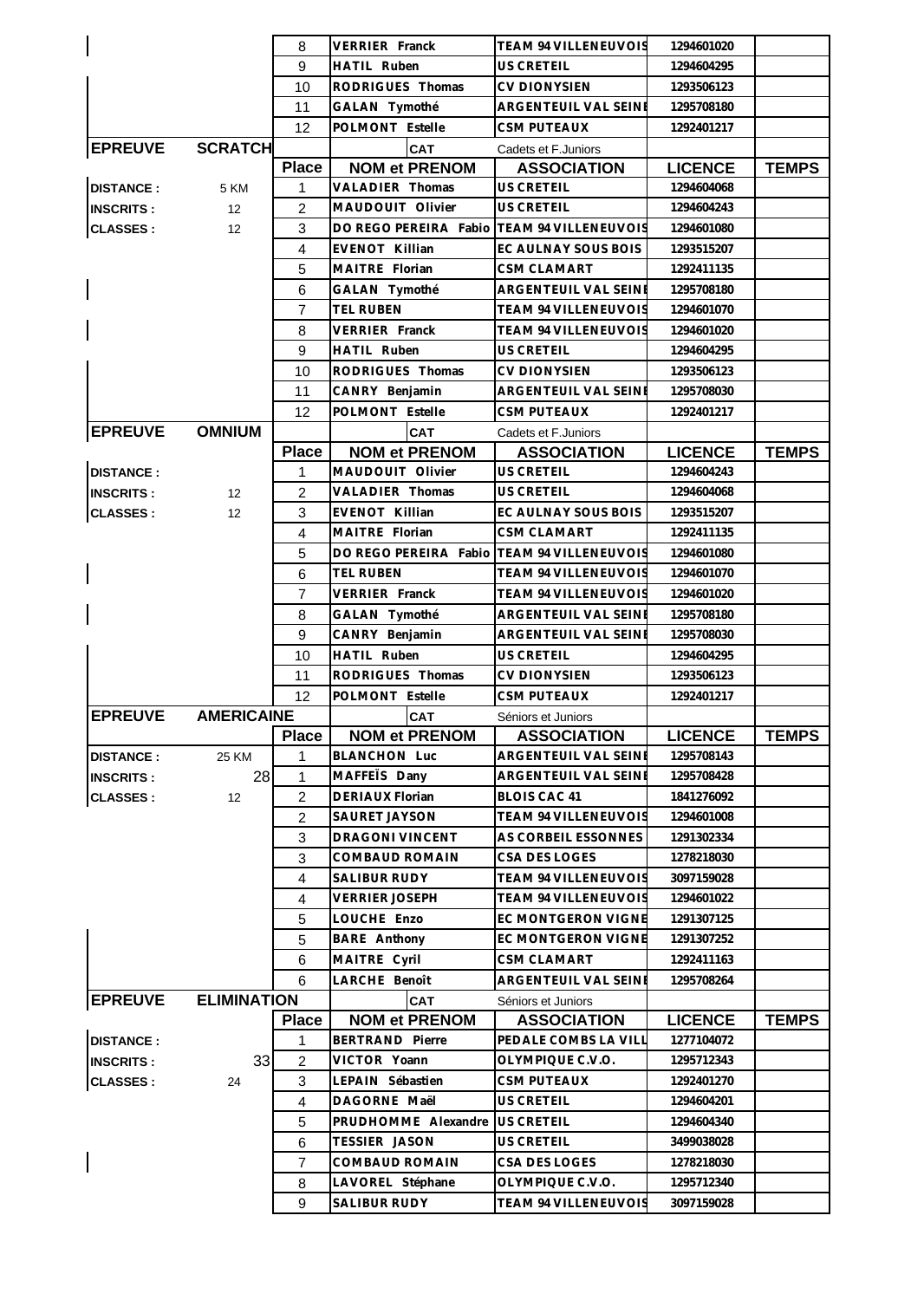|                  |                          | 10             | ROUSSEAU Jayson        | EC MONTGERON VIGNE          | 1291307253     |              |
|------------------|--------------------------|----------------|------------------------|-----------------------------|----------------|--------------|
|                  |                          | 11             | CHARLOT Damien         | USM GAGNY                   | 1293513261     |              |
|                  |                          | 12             | DERIAUX Florian        | <b>BLOIS CAC 41</b>         | 1841276092     |              |
|                  |                          | 13             | MAGNIENT Peter         | ROUE D'OR CONFLANAI         | 1278210280     |              |
|                  |                          | 14             | LOUCHE Enzo            | <b>EC MONTGERON VIGNE</b>   | 1291307125     |              |
|                  |                          | 15             | MAITRE Cyril           | CSM CLAMART                 | 1292411163     |              |
|                  |                          | 16             | <b>CYPRIEN KENNY</b>   | US CRETEIL                  | 3097180042     |              |
|                  |                          | 17             | SAURET JAYSON          | TEAM 94 VILLENEUVOIS        | 1294601008     |              |
|                  |                          | 18             | MAGNIENT Kevin         | ROUE D'OR CONFLANAI         | 1278210274     |              |
|                  |                          | 19             | <b>VERRIER JOSEPH</b>  | <b>TEAM 94 VILLENEUVOIS</b> | 1294601022     |              |
|                  |                          | 20             | DELCROIX Guillaume     | <b>CV DIONYSIEN</b>         | 1293506122     |              |
|                  |                          | 21             | <b>BORNET Alain</b>    | AS VARENNOISE               | 1277110092     |              |
|                  |                          | 22             | PARDILLOS Jordan       | US METRO TRANSPORT          | 1275024229     |              |
|                  |                          | 23             | LARCHE Benoît          | ARGENTEUIL VAL SEINE        | 1295708264     |              |
|                  |                          | 24             | MAFFETS Dany           | ARGENTEUIL VAL SEINE        | 1295708428     |              |
| <b>EPREUVE</b>   | <b>COURSE AUX POINTS</b> |                | <b>CAT</b>             | Séniors et Juniors          |                |              |
|                  |                          | <b>Place</b>   | <b>NOM et PRENOM</b>   | <b>ASSOCIATION</b>          | <b>LICENCE</b> | <b>TEMPS</b> |
|                  |                          |                |                        | <b>BLOIS CAC 41</b>         |                |              |
| <b>DISTANCE:</b> | <b>15 KM</b>             | 1              | <b>DERIAUX Florian</b> |                             | 1841276092     |              |
| <b>INSCRITS:</b> | 33                       | 2              | VICTOR Yoann           | OLYMPIQUE C.V.O.            | 1295712343     |              |
| <b>CLASSES:</b>  | 22                       | 3              | TESSIER JASON          | US CRETEIL                  | 3499038028     |              |
|                  |                          | $\overline{4}$ | ROUSSEAU Jayson        | EC MONTGERON VIGNE          | 1291307253     |              |
|                  |                          | 5              | <b>VERRIER JOSEPH</b>  | TEAM 94 VILLENEUVOIS        | 1294601022     |              |
|                  |                          | 6              | DAGORNE Maël           | <b>US CRETEIL</b>           | 1294604201     |              |
|                  |                          | $\overline{7}$ | PRUDHOMME Alexandre    | <b>US CRETEIL</b>           | 1294604340     |              |
|                  |                          | 12.5           | <b>BERTRAND Pierre</b> | PEDALE COMBS LA VILL        | 1277104072     |              |
|                  |                          | 12.5           | LEPAIN Sébastien       | CSM PUTEAUX                 | 1292401270     |              |
|                  |                          | 12.5           | SALIBUR RUDY           | TEAM 94 VILLENEUVOIS        | 3097159028     |              |
|                  |                          | 12.5           | CHARLOT Damien         | <b>USM GAGNY</b>            | 1293513261     |              |
|                  |                          | 12.5           | LOUCHE Enzo            | EC MONTGERON VIGNE          | 1291307125     |              |
|                  |                          | 12.5           | MAITRE Cyril           | <b>CSM CLAMART</b>          | 1292411163     |              |
|                  |                          | 12.5           | <b>SAURET JAYSON</b>   | TEAM 94 VILLENEUVOIS        | 1294601008     |              |
|                  |                          | 12.5           | DELCROIX Guillaume     | <b>CV DIONYSIEN</b>         | 1293506122     |              |
|                  |                          | 12.5           | <b>BORNET Alain</b>    | AS VARENNOISE               | 1277110092     |              |
|                  |                          | 12.5           | LARCHE Benoît          | ARGENTEUIL VAL SEINE        | 1295708264     |              |
|                  |                          | 18             | MAGNIENT Kevin         | ROUE D'OR CONFLANAI         | 1278210274     |              |
|                  |                          | 19             | MAFFETS Dany           | ARGENTEUIL VAL SEINE        | 1295708428     |              |
|                  |                          | 20             | MAGNIENT Peter         | ROUE D'OR CONFLANAI         | 1278210280     |              |
|                  |                          | 21             | <b>COMBAUD ROMAIN</b>  | CSA DES LOGES               | 1278218030     |              |
|                  |                          | 22             | PARDILLOS Jordan       | US METRO TRANSPORT          | 1275024229     |              |
| <b>EPREUVE</b>   | <b>OMNIUM</b>            |                | <b>CAT</b>             | Séniors et Juniors          |                |              |
|                  |                          | <b>Place</b>   | <b>NOM et PRENOM</b>   | <b>ASSOCIATION</b>          | <b>LICENCE</b> | <b>TEMPS</b> |
| <b>DISTANCE:</b> |                          | 1              | VICTOR Yoann           | OLYMPIQUE C.V.O.            | 1295712343     |              |
| <b>INSCRITS:</b> |                          | $\overline{2}$ | TESSIER JASON          | US CRETEIL                  | 3499038028     |              |
| <b>CLASSES:</b>  | 22                       | 3              | DAGORNE Maël           | US CRETEIL                  | 1294604201     |              |
|                  |                          | 4              | PRUDHOMME Alexandre    | US CRETEIL                  | 1294604340     |              |
|                  |                          | 5              | DERIAUX Florian        | <b>BLOIS CAC 41</b>         | 1841276092     |              |
|                  |                          | 6              | <b>BERTRAND Pierre</b> | PEDALE COMBS LA VILL        | 1277104072     |              |
|                  |                          | $\overline{7}$ | ROUSSEAU Jayson        | EC MONTGERON VIGNE          | 1291307253     |              |
|                  |                          | 8              | LEPAIN Sébastien       | <b>CSM PUTEAUX</b>          | 1292401270     |              |
|                  |                          | 9              | SALIBUR RUDY           | TEAM 94 VILLENEUVOIS        | 3097159028     |              |
|                  |                          | 10             | CHARLOT Damien         | <b>USM GAGNY</b>            | 1293513261     |              |
|                  |                          |                |                        |                             |                |              |
|                  |                          | 11             | <b>VERRIER JOSEPH</b>  | TEAM 94 VILLENEUVOIS        | 1294601022     |              |
|                  |                          | 12             | LOUCHE Enzo            | EC MONTGERON VIGNE          | 1291307125     |              |
|                  |                          | 13             | MAITRE Cyril           | CSM CLAMART                 | 1292411163     |              |
|                  |                          | 14             | COMBAUD ROMAIN         | CSA DES LOGES               | 1278218030     |              |
|                  |                          | 15             | <b>SAURET JAYSON</b>   | TEAM 94 VILLENEUVOIS        | 1294601008     |              |
|                  |                          | 16             | MAGNIENT Peter         | ROUE D'OR CONFLANA          | 1278210280     |              |
|                  |                          | 17             | DELCROIX Guillaume     | <b>CV DIONYSIEN</b>         | 1293506122     |              |